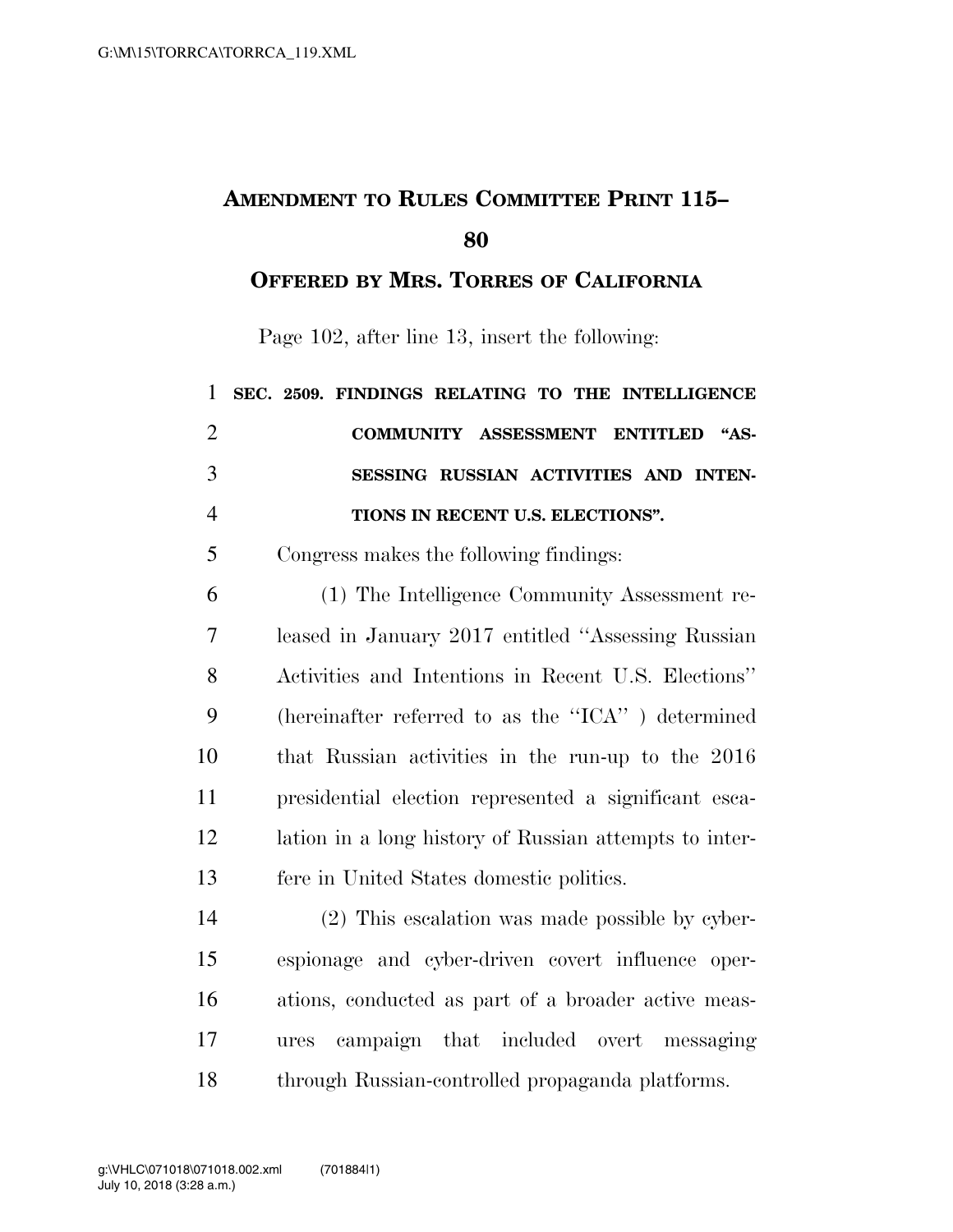$\mathfrak{D}$ 

 (3) The ICA revealed key elements of a com- prehensive and multifaceted Russian campaign against the United States as it was understood by the intelligence community at the end of 2016.

 (4) In early December of 2016, President Obama asked the intelligence community to write an assessment that would capture the existing intel- ligence on Russian interference in United States elections.

 (5) By early January, the Central Intelligence Agency, the National Security Agency, and the Fed- eral Bureau of Investigation produced the ICA under the auspices of the Office of the Director of National Intelligence, which is a joint assessment and which included both classified and unclassified versions.

 (6) The intelligence community satisfied Presi- dent Obama's request and the ICA is a sound intel-ligence product.

 (7) While Congress had to rely on agencies that the sensitive information and accesses had been ac- curately reported, Congress reviewed analytic proce- dures, interviewed senior intelligence officers well-versed with the information, and based findings on